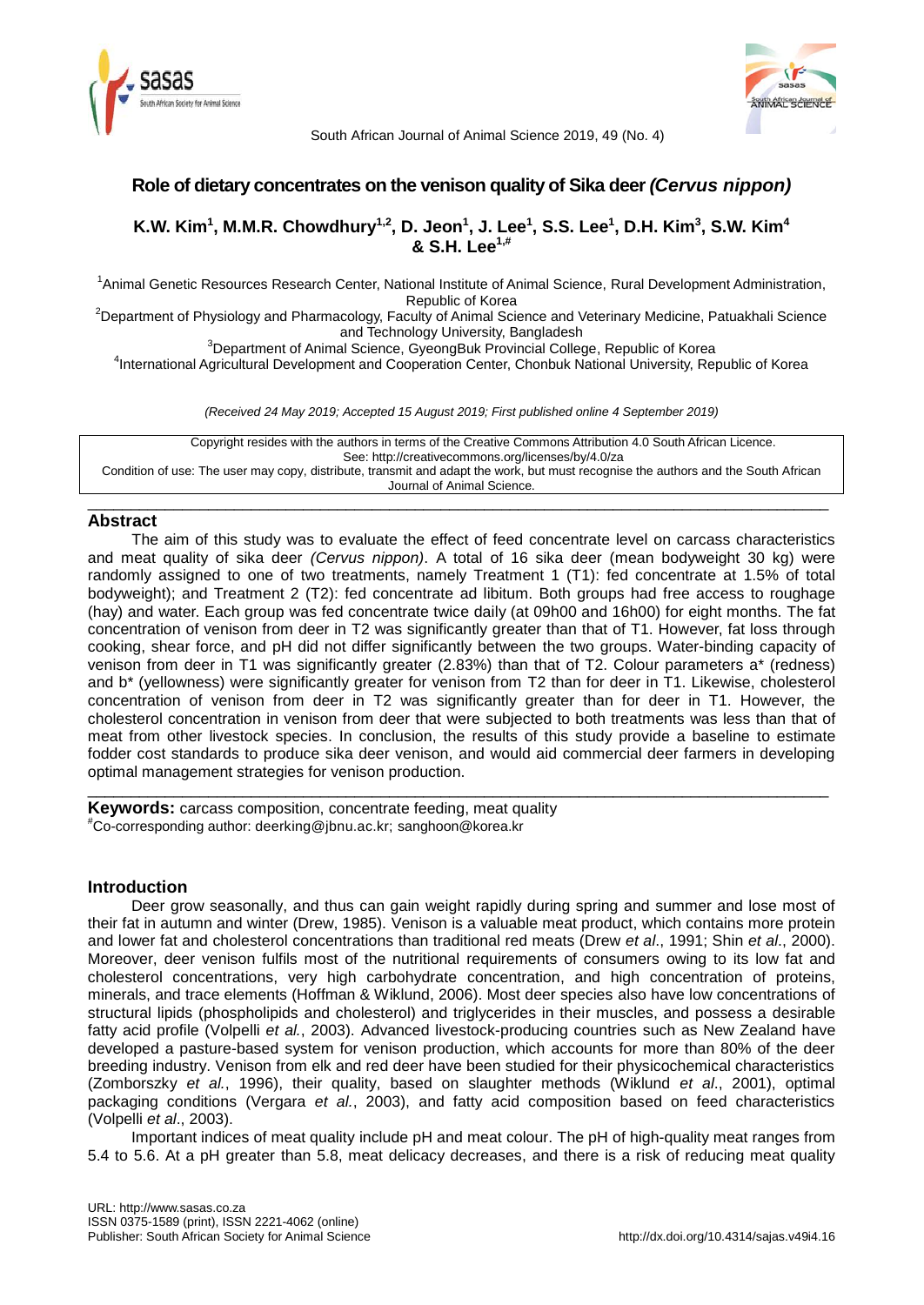with ageing (Goñi *et al*., 2007). The same quality parameters are considered for evaluating meat and carcasses intended for export (Page *et al*., 2001; Goñi *et al*., 2007). Customers believe that the commercial meat products should possess adequate nutritional value, juiciness, flavour, and tenderness, as well as being wholesome, fresh, and lean (Dransfield, 2003; Ngapo & Dransfield, 2006).

In Korea, deer are bred for their antlers and pasture-based venison production is almost non-existent. Moreover, deer farming has been decreasing steadily in Korea since 2001 (Ministry of Agriculture Food and Rural Affairs, 2015). Furthermore, there has been a lack of research on developing systematic and efficient deer breeding strategies with a superior management approach (Kim *et al.*, 2017). Few studies have been conducted on sika deer owing to their sensitive nature and there have been almost no studies on the effect of feed concentrate level on venison production and meat quality. Moreover, efficient feeding, care, and management practices for sika deer have not been studied. Farmed deer are frequently fed concentrates over the winter, the need for which results from deficiencies in the quality of pastoral feed (Flesch *et al.*, 2002; Tuckwell, 2003). Thus, little is known about the relationship between concentrate supplementation and meat production in farmed deer. Therefore, the present study was aimed at investigating the effects of concentrate supplementation on the physicochemical qualities of venison.

### **Materials and Methods**

All animals were raised at the Animal Genetic Resources Centre, National Institute of Animal Science (NIAS), Namwon, Korea. All experimental procedures were performed in accordance with the guidelines of the Animal Care and Use Committee of NIAS with its approval, as required by its regulations for animal welfare.

At the commencement of the trial, the mean age and weight of the sika deer ( $n = 16$ ) was estimated to be four to six years and 30 kg, respectively. During the experiment the deer were kept in a large confined area for eight months. They had ad libitum access to treated hay grass (without fresh grass), fresh water and air. The hay was the major roughage source for deer during the experimental period. The deer were randomly assigned to one of two treatment groups in which they were fed concentrate feeds at 1.5% of total bodyweight (T1) or ad libitum (T2) twice a day (09:00 and 16:00). The authors. investigated the effects of these treatments on carcass characteristics, meat colour, and meat quality by determining cooking loss, shear force, water holding capacity (WHC), pH, and cholesterol concentration of the sika deer. The ingredients and chemical composition of the concentrate feed were analysed using a slightly modified method of the Association of Official Analytical Chemists (AOAC, 1995). The resulting chemical composition is shown in Table 1.

| Chemical composition    | Concentrate feed | Treated hay |
|-------------------------|------------------|-------------|
| Dry matter              | 88.9             | 25.1        |
| Crude protein           | 18.9             | 18.1        |
| Ether extract           | 2.26             | 5.52        |
| Crude ash               | 6.85             | 8.46        |
| Crude fibre             | 7.71             | 30.3        |
| Neutral detergent fibre | 23.61            | 61.3        |
| Acid detergent fibre    | 10.31            | 32.0        |

**Table 1** Chemical composition (% of dry matter) of the concentrate provided as a supplement to treated hay fed to sika deer

The experimental animals were slaughtered at the NIAS slaughterhouse using their standard procedures. Three deer from each treatment group whose gross weight was similar were slaughtered. The carcass yield was determined using an electronic balance (Table 2). Carcass weight refers to the weight after removal of the head, legs, viscera, and ankles. Live weight, carcass weight, fat content, and bone content were calculated as percentages.

Meat colour was determined in the fresh longissimus muscle (cross-section of the *Longissimus thoracis*) 48 hours after slaughter using Minolta chroma meter CR-310 (Minolta Co., Ltd., Osaka, Japan), with a colour measuring area of 50 mm in diameter, in a CIE-*L*\**a*\**b*\* colour system, where *L*\* value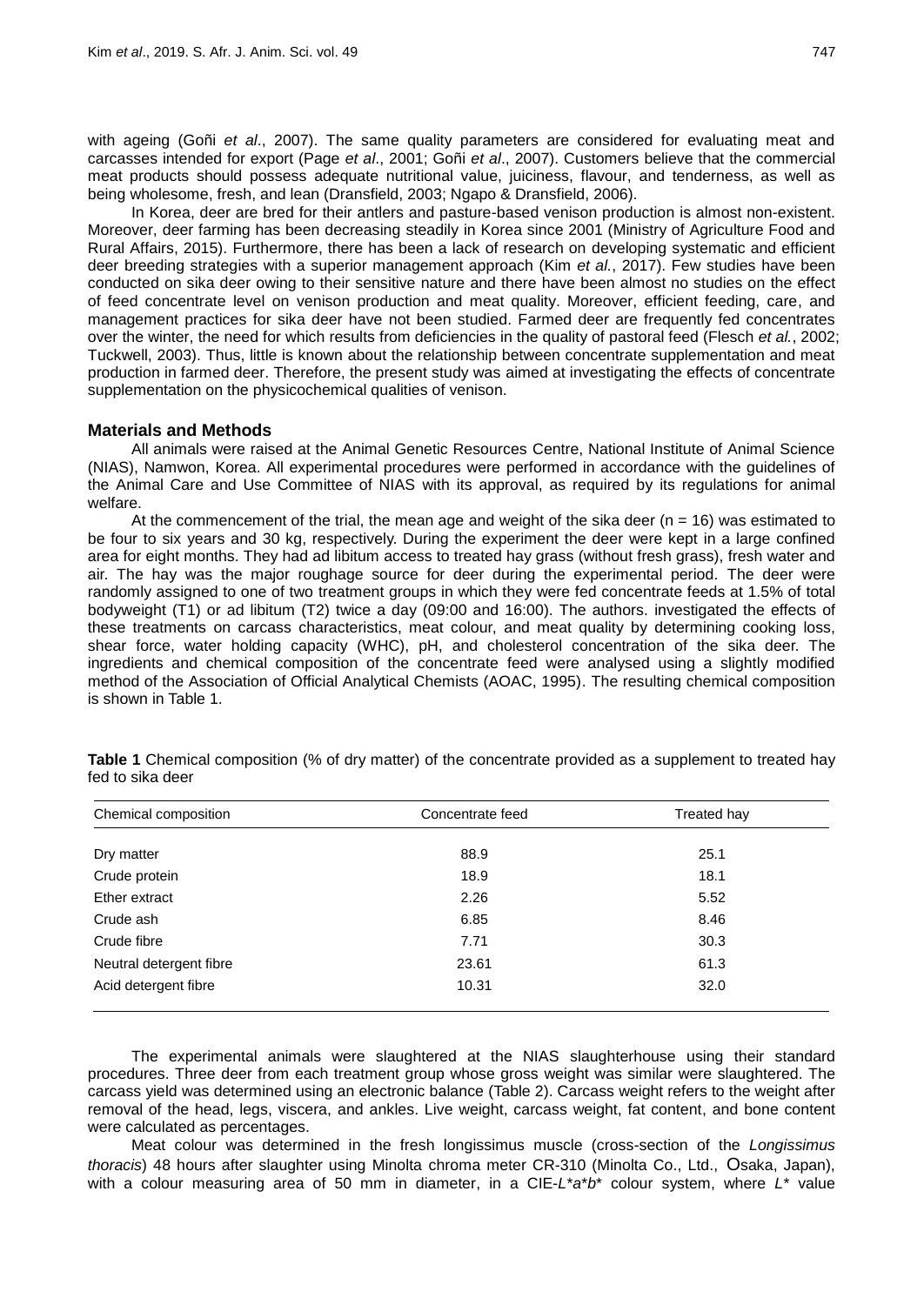designates lightness, ranging from 0 (for black) to 100 (for ideal white), and *a*\* and *b*\* are colour coordinates  $(+a^*$  = redness,  $-a^*$  = green,  $+b^*$  = yellow, and  $-b^*$  = blue). Consistent with the manufacturer's protocol, a standard colour plate with  $L^* = 94.5$ ,  $a^* = 0.3136$ , and  $b^* = 0.3203$  was used for calibration and the mean of three measurements was used to represent each animal. The colour intensity/saturation (*C*\*) and *h*\* indices were calculated as follows:

$$
C^* = \sqrt{(a^*)^2 + (b^*)^2}
$$

$$
h^* = \arctan\left(\frac{b^*}{a^*}\right)
$$

where:  $C^*$  represents the colour and  $h^*$ represents its type.

Shear force (kg/0.5 inch<sup>2</sup>) was measured according to the method of Wheeler *et al.* (2000). Briefly, the meat sample was cut into steaks (3 cm in thickness) perpendicular to the muscle fibre orientation, heated to 70 °C, and cooled in running water for 10 min. The meat core sample was collected by drilling a cylindrical core of 1.27 cm diameter along the direction of the muscle fibre. The Warner-Bratzler shear meter (G-R Electrical Manufacturing Co., Manhattan, Kansas, USA) was used for all measurements.

To measure the cooking loss of the samples, the raw venison was cored into 25-g portions, enclosed in a polyvinyl iodine chloride film, and heated for 30 min until the core temperature reached 70 °C. Water loss was measured by calculating the weight difference before and after cooking, and expressed as percentage. Moisture loss was measured after a cooling period of 1 hour at optimal temperature, which was then used in the following equation to calculate cooking loss:

$$
Looking loss (\%) = \frac{Moisture loss (g)}{Sample weight (g)} \times 100
$$

Ten grams of the sample were homogenized with 90 mL distilled water at 13,500 rpm for 20 seconds using a homogenizer (T25B, IKA-Works Asia, Kuala Lumpur, Malaysia). A pH meter (8603, Metrohm AG, Herisau, Switzerland) was used to measure the pH three times with the mean pH being recorded for each animal.

Water-holding capacity (WHC) was measured using a centrifugation method (Ryoichi *et al.*, 1993). Briefly, a 300-mg muscle sample was placed in a filter-press device and compressed for 2 min. WHC was calculated from duplicate samples as a ratio of the meat film area to the total area. Hence, a large meat film value would result in high WHC. WHC (%) was calculated as follows:

WHC (
$$
\% = 100 - \left( \frac{\text{Total meat area}}{\text{Meat film area}} \times 100 \right)
$$

Cholesterol concentration was determined using a modified procedure of King *et al.* (1998). Briefly, 10 mL saponification reagent (33% KOH/ethanol (w/v), 6:94) was added to the lipid extract. Then, the sample was homogenized and incubated at 50 °C for 1 hour. After cooling, 5 mL distilled water and 5 mL hexane were added. The contents were mixed thoroughly and the hexane layer, which contained unsaponifiable matter, was dried using nitrogen gas (99.99%). The dried sample was then mixed with 200 μL pyridine and 100 μL Sylon bis (trimethylsilyl) trifluoroacetamide (99% bistrifluoroacetamide + 1% trimethylchlorosilane and derivatives) and incubated at 50 °C for 1 hour. Analysis was performed using a gas chromatograph (HP 6890, Rolla Biotech, Anaheim, CA, USA) equipped with an on-column capillary injector and a flame ionization detector. A capillary column (HP5, 30 m  $\times$  0.25 mm  $\times$  0.25 µm) and a ramped oven temperature were used (increased from 180 °C at 8 °C/min to 260 °C, then to 280 °C at 2 °C/min). The amounts of cholesterol were calculated using 5α-cholestane as an internal standard.

Data were analysed using SAS version 9.4 (SAS Institute, Cary, NC, USA). Treatment effects were determined by one-way analysis of variance (ANOVA). In all cases, a *P* value less than 0.05 was considered significant.

### **Results and Discussion**

Carcass composition is important for meat producers, abattoirs, and distributors to determine the economic value of an animal, as each cut has a specific commercial value (Kudrnáčová *et al.*, 2018). Table 2 shows the carcass yield of sika deer fed the various levels of supplemental concentrate. The carcass characteristics did not differ ( $P > 0.05$ ) between the treatment groups. Live weight at slaughter of the T1 group was greater than that in the T2 group and the fat weight from carcasses of deer in the T2 group was greater than that for deer in the T1 group.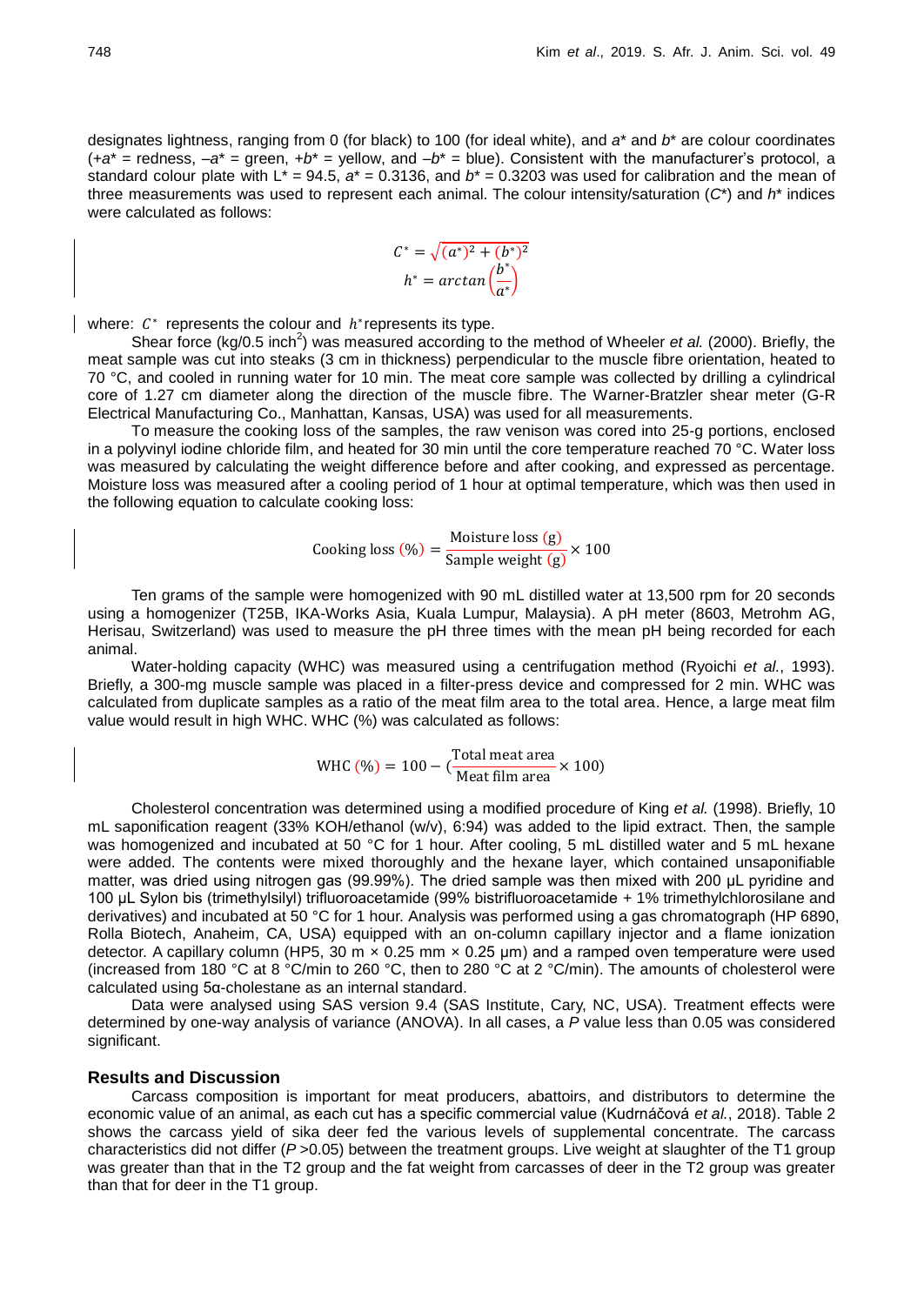Serrano *et al.* (2019) observed carcass yields for deer between 55% and 60%, although this value would differ according to the genetic composition, sex, diet, fasting time prior to slaughter, type of slaughter (hunting method and projectile location), and carcass weight. Furthermore, the carcass weight depends on the species, slaughter age, and sex of animals (Serrano *et al.*, 2019). It is commonly believed that providing concentrate feeds during the later stages of fattening may reduce the slaughter weight because of decreased feed intake owing to the manifestation of metabolic diseases. However, the current study, along with others on black goats (Choi *et al.,* 2007), sheep (Mazumder *et al*., 1998), and deer (Webster *et al.,* 2000), revealed increases in animal growth resulting from increased dietary energy levels.

**Table 2** Treatment means for live weight and carcass traits for venison from sika deer fed supplemental concentrate at 1.5% of live weight (T1) or ad libitum  $(T2)^{a}$ 

| Trait                  | Treatment       |                 |
|------------------------|-----------------|-----------------|
|                        | T1              | T <sub>2</sub>  |
| Live weight (kg)       | $36.0 \pm 1.5$  | $43.0 \pm 2.8$  |
| Carcass weight (kg)    | $17.7 \pm 1.15$ | $24.6 \pm 1.9$  |
| Carcass (%)            | $49.2 \pm 2.06$ | $57.1 \pm 2.10$ |
| Retail cut weight (kg) | $13.5 \pm 0.28$ | $17.3 \pm 1.79$ |
| Retail cut (%)         | $76.0 \pm 1.16$ | $70.7 \pm 1.55$ |
| Bone (kg)              | $3.40 \pm 0.23$ | $3.9 \pm 0.05$  |
| Fat (kg)               | $2.40 \pm 0.52$ | $3.1 \pm 0.51$  |

 $a<sup>a</sup>$ N=8 for live total weight of each group and N=3 for carcass traits of each treatment

Meat colour is an important indicator of meat quality and may vary depending on livestock variety, animal sex, muscle myoglobin level, and livestock feed (Cornforth, 1994). Table 3 shows the changes in meat colour of sirloin that resulted from differences in concentrate feed supplementation. The L\* value (lightness) did not differ between T1 and T2 (*P* <0.05). However, a\* value (redness) and b\* value (yellowness) increased with an enhanced intake of concentrate feeds (*P* >0.05). Kadim *et al*. (2004) reported Omani beef harvested in the hot season had significantly darker meat than beef from animals that were slaughtered in the cold season with L\* 31.45 versus 35.58, a\* 18.53 versus 23.19, and b\* 4.16 versus 6.40 colour measurements. Cho et al. (2011) observed L<sup>\*</sup> values in the range of 41.33 to 40.80 for the Korean beef sirloin. L\* values for horse meat may range from 36.8 to 37.10 (Chae *et al.*, 2013). The venison in this study had L<sup>\*</sup> values that were lower than those of Korean beef and were more similar to the L<sup>\*</sup> values exhibited by horse meat and Omani beef cattle. According to Piaskowska *et al.* (2015), the hind and stag (*Dama dama* L.) have different meat colours. The significant differences in colour that was observed between treatments may be because of the more subtle differences in the fat percentage.

**Table 3** Treatment means for the colour of venison from sika deer fed supplemental concentrate at 1.5% of live weight (T1) or ad libitum (T2)

| Parameter           | Treatment                   |                   |  |
|---------------------|-----------------------------|-------------------|--|
|                     | T1 ( $n = 3$ )              | $T2(n = 3)$       |  |
|                     |                             |                   |  |
| CIE L* (lightness)  | $34.4 \pm 2.20$             | $34.6 \pm 2.42$   |  |
| CIE a* (redness)    | $15.1 \pm 0.51^b$           | $16.7 \pm 1.42^a$ |  |
| CIE b* (yellowness) | $4.2 \pm 0.41$ <sup>a</sup> | $5.8 \pm 0.98^b$  |  |

a,b Values with different superscripts in the same row differ significantly (*P* <0.05)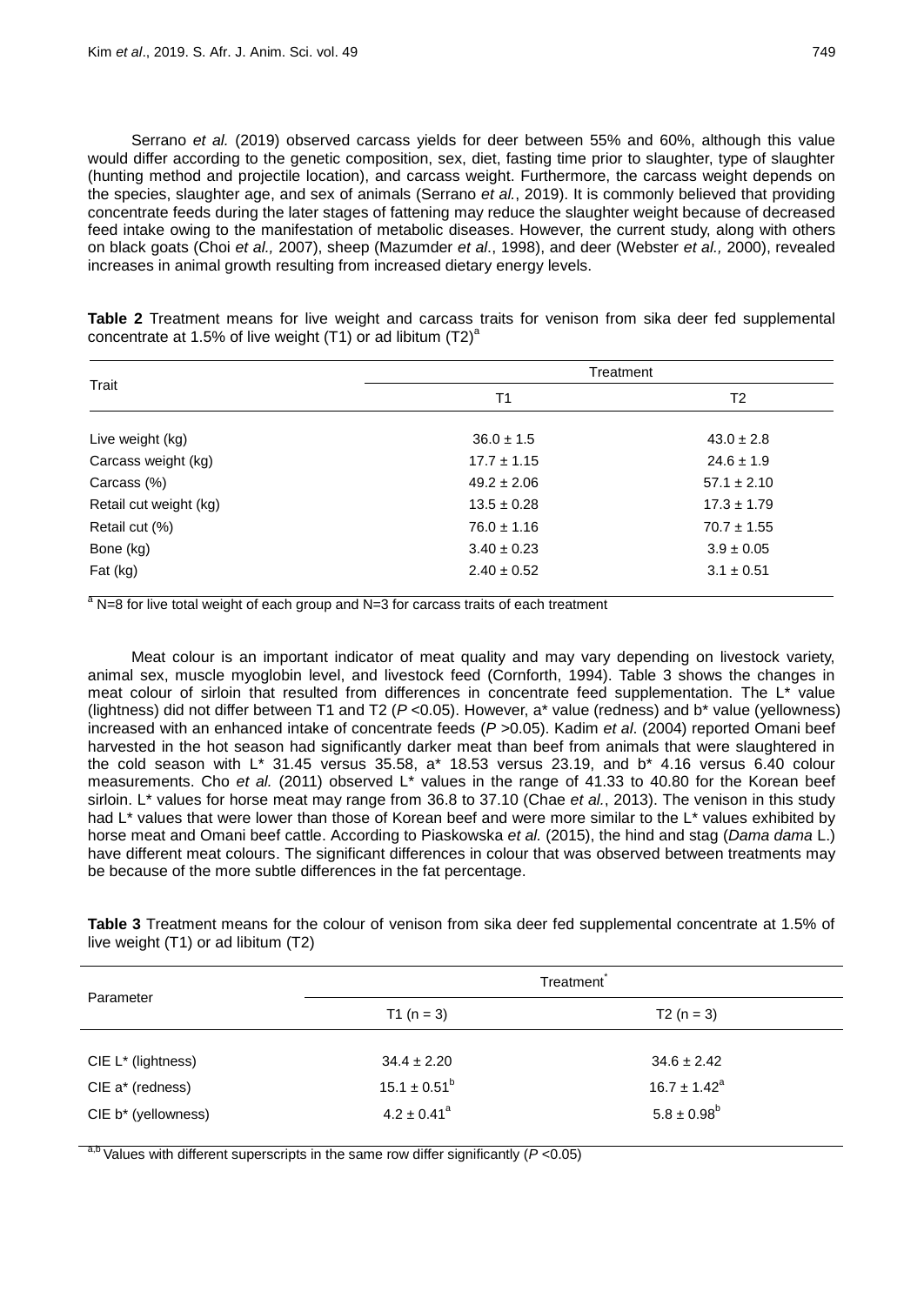Table 4 shows the differences in cooking loss, shear force, pH, and WHC between the treated groups following supplementation of dietary concentrate to sika deer. The cooking loss percentage, which indicates the ratio of weight lost after heating, did not differ between the groups (*P* >0.05). Shear force was 8.09 kg for T1 and 7.85 kg for T2. Thus, shear force tended to decrease as the concentrate feed level increased. However, the difference was not significant (*P* > 0.05). Changes in pH affect meat quality, similar to cooking loss, WHC, and softness. In these data, pH did not differ between T1 and T2 (*P* <0.05). The dark colour of deer meat is owing to its high pH, which is caused by a high rate of ante-mortem glycolysis (Wiklund *et al.*, 1996).

While changes in the WHC because of denaturalization of protein and ion concentration change have been reported (Wu & Smith, 1987), these data showed venison in T1 (limit-fed concentrate supplement) exhibited approximately 2.83% greater WHC than T2 (ad libitum access to concentrate supplement) (*P* >0.05). WHC is an important characteristic of meat quality because the loss of water affects the appearance of vacuum-packaged meat (Lee *et al.*, 2005) and is related to the juiciness of the meat after it is cooked (Wiklund *et al.*, 2003). Thus, these data demonstrate that reducing concentrate feed supplementation can produce soft and juicy venison.

**Table 4** Treatment means for the physical properties and cholesterol content of venison from sika deer fed supplemental concentrate at 1.5% of live weight (T1) or ad libitum (T2)

|                            | Treatment          |                    |
|----------------------------|--------------------|--------------------|
| Parameter                  | T1 ( $n = 3$ )     | $T2(n = 3)$        |
|                            |                    |                    |
| Cooking loss (%)           | $32.12 \pm 0.87$   | $32.02 \pm 2.10$   |
| Shear force (kg)           | $8.09 \pm 1.25$    | $7.85 \pm 0.98$    |
| pH                         | $5.69 \pm 0.79$    | $5.59 \pm 0.68$    |
| Water holding capacity (%) | $59.59 \pm 2.95^a$ | $56.76 \pm 2.44^b$ |
| Cholesterol (mg/100 g)     | $31.82 \pm 2.10^b$ | $35.03 \pm 2.92^a$ |

a,b Values with different superscripts in the same row differ significantly (*P* <0.05)

Cholesterol concentration of meat is a major risk indicator for human beings, as higher concentrations of cholesterol can cause hypertension, arteriosclerosis, coronary thrombosis, and other diseases (Bergeron *et al*., 2019). However, sika deer venison has reduced cholesterol concentration relative to meats from other species, including elk, roe deer, and wild boar (Strazdina *et al.*, 2012). Table 4 represents the response in carcass cholesterol concentration to the level of concentrate feed supplementation. The cholesterol concentration of venison from animals subjected to T2 was greater (*P* >0.05) than for T1.

Consumption of red meat has decreased over the last few decades owing to concern about its association with increased heart disease (Bergeron *et al*., 2019). Red meat is rich in fats and cholesterol, and its consumption is associated with increased blood cholesterol levels (Bergeron *et al*., 2019). Subjects with hypercholesterolemia had greater levels of low-density lipoprotein and total cholesterol, which may contribute to coronary heart disease, such as acute ischaemic heart, and cerebral diseases manifested by unstable angina, acute thrombotic infarction, shock, and sudden death (Bergeron *et al*., 2019). A previous study reported cholesterol concentrations in the wild elk, deer, and roe deer meat to be 64.41 mg/100 g, 57 mg/100 g, and 67.92 mg/100 g, respectively (Strazdina *et al*., 2012). However, the sika deer in this study had a reduced cholesterol concentration (31.82–35 mg/100 g) compared with the deer that were studied by Strazdina *et al*. (2012).

### **Conclusions**

The provision of concentrate supplement ad libitum lowers venison quality by reducing WHC%, altering meat colour, and increasing total fat content and cholesterol concentration. These results provide fundamental data from which to develop feeding strategies for venison production, and assist venisonproducing farmers to develop optimal management strategies to increase production and improve profitability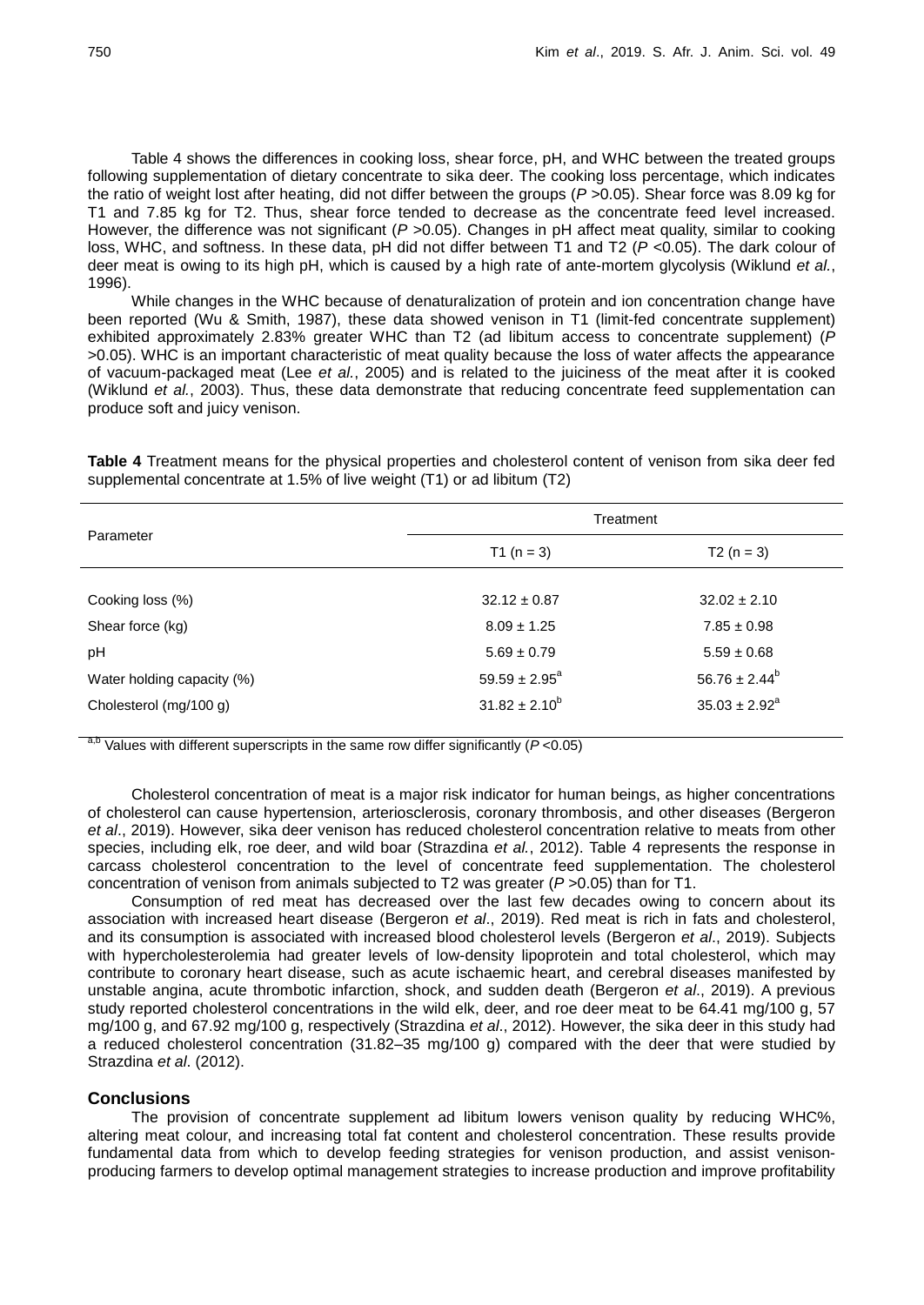of domestic deer enterprises. Such efforts would contribute to the growth of the sika deer market, thereby improving the viability of deer farming and promoting wildlife conservation.

### **Acknowledgments**

This work was supported by the Cooperative Research Program for Agriculture Science & Technology Development (Project No. PJ01431501) and Fellowship Program of the National Institute of Animal Science, Rural Development Administration, Republic of Korea.

#### **Author's Contributions**

This study was jointly designed, conducted, and interpreted by all cited authors. All authors have read and approved the final manuscript.

#### **Conflict of Interest Declaration**

The authors declare no competing interests.

#### **References**

- AOAC, 1995. Official methods of analysis. 16th edition. Association of Official Analytical Chemists, Inc., Arlington, Virginia, USA.
- Bergeron, N., Chiu, S., Williams, P.T., King, S.M. & Krauss, R.M., 2019. Effects of red meat, white meat, and nonmeat protein sources on atherogenic lipoprotein measures in the context of low compared with high saturated fat intake: A randomized controlled trial. Am. J. Clin. Nutr. Doi:10.1093/ajcn/nqz035.
- Chae, H.S., Kim, N.Y., Cho, I.C., Cho, S.R., Cho, W.M., Park, Y.S., Oh, S.A., Jang, A., Seong, P.N. & Ko, M.S., 2013. Effect of dietary supplementation of dried-citrus pulp and wheat bran on growth and meat quality in horses. J. Anim. Sci. Technol. 55, 219-227. Doi:10.5187/JAST.2013.55.3.219.
- Cho, S.H., Kang, G.H., Seong, P.N., Park, B.Y., Jung, S.G., Kang, S.M., Kim, Y.C., Kim, J.H. & Kim, D.H., 2011. Meat quality and nutritional properties of Hanwoo and imported New Zealand beef. Food Sci. Anim. Resour. 31, 935- 943. Doi:10.5851/kosfa.2011.31.6.935
- Choi, S.H., Hwangbo, S., Kim S.W., Kim, Y.K., Sang, B.D., Myung, J.H., Hur, S.N. & Jo, I.H., 2007. Effects of dietary energy level on growth and meat quality of Korean black goats. J. Anim. Sci. Technol. 49, 509-514. Doi:10.5187/JAST.2007.49.4.509.
- Cornforth, D., 1994. Colour its basis and importance. In: A.M. Pearson & T.R. Dutson [eds). Quality attributes and their measurement in meat, poultry and fish products. Advances in meat research. Volume 9. Springer, Boston, MA, USA. Doi:10.1007/978-1-4615-2167-9\_2
- Dransfield, E., 2003. Consumer acceptance meat quality aspects. In: Proceedings of the 11th International Meat Symposium on Consistency of Quality, 29-30 January 2003 Pretoria, South Africa. pp.146-159.
- Drew, K.R., 1985. Meat production from farmed deer. In: P.F. Fennessy & K.R., Drew (eds). Biology of deer production. The Royal Society of New Zealand Bulletin, Wellington. pp. 285-290.
- Drew, K.R., Stevenson, J.M. & Fennessy, P.F., 1991. Venison a marketable product. In: Proceedings of a Deer Course for Veterinarians. Deer Branch of the New Zealand Veterinary Association, Wellington. pp: 31-35.
- Flesch, J., Mulley, R. & Asher, G., 2002. Development of a body condition scoring system for farmed fallow deer (Dama dama). In: Proceedings of 5th International Deer Biology Congress, pp. 20-26.
- Goñi, M.V., Beriain, M.J., Indurain, G. & Insausti, K., 2007. Predicting *Longissimus dorsi* texture characteristics in beef based on early post-mortem colour measurements. Meat Sci. 76, 38-45. Doi[:10.1016/j.meatsci.2006.10.012](https://doi.org/10.1016/j.meatsci.2006.10.012)
- Hoffman, L.C. & Wiklund, E., 2006. Game and venison meat for the modern consumer. Meat Sci. 74, 197-208. Doi:10.1016/j.meatsci.2006.04.005
- Kadim, I.T., Mahgoub, O., Al-Ajmi, D.S., Al-Maqbaly, R.S., Al-Mugheiry, S.M. & Bartolome, D.Y., 2004. The influence of season on quality characteristics of hot-boned beef m. longissimus thoracis. Meat Sci. 66, 831-836. Doi[:10.1016/j.meatsci.2003.08.001.](https://doi.org/10.1016/j.meatsci.2003.08.001)
- Kim, K.W., Park, H.S., Lee, S.S., Yeon, S.H., Cho, C.Y., Kim, S.W. & Lee, J., 2017. Effects of different feeding regimes on deer meat (venison) quality following chilled storage condition. Korean J. Food Sci. Anim. Res. 37, 511-517. Doi: 10.5851/kosfa.2017.37.4.511
- King, A.T., Paniangvait, P., Jones, A.D. & German, J.B., 1998. Rapid method for quantification of cholesterol in turkey meat and product. J. Food Sci. 63, 382-386. Doi:10.1111/j.1365-2621.1998.tb15747.x.
- Kudrnáčová, E., Bartoň, L., Bureš, D. & Hoffman, L.C., 2018. Carcass and meat characteristics from farm-raised and wild fallow deer *(Dama dama)* and red deer *(Cervus elaphus)*: A review. Meat Sci. 141, 9-27. Doi[:10.1016/j.meatsci.2018.02.020.](https://doi.org/10.1016/j.meatsci.2018.02.020)
- Lee, J.I., Lee, J.D., Ha, Y.J., Jung, J.D., Lee, J.W., Lee, J.R., Kwack, S.C., Kim, D.H. & Do, C.H., 2005. Effects of dietary silkworm droppings on quality characteristics of pork loin. Food Sci. Anim. Resour. 25, 175-188. Doi:10.5187/JAST.2004.46.6.1013.
- Mazumder, M.A.R., Hossain, M.M. & Akter, S., 1998. Effect of levels of concentrate supplement on live weight gain and carcass characteristics in sheep on restricted grazing. Asian-Australasis. J. Anim. Sci. 11, 17-20. Doi:10.5713/ajas.1998.17.
- Ministry of Agriculture Food and Rural Affairs, 2015. Statistics of farmed deer and number of slaughtered deer in Korea. In: F. a. R. A. Ministry of Agriculture (ed.).
- Ngapo T. M. & Dransfield, E., 2006. British consumers preferred fatness levels in beef: Surveys from 1955, 1982 and